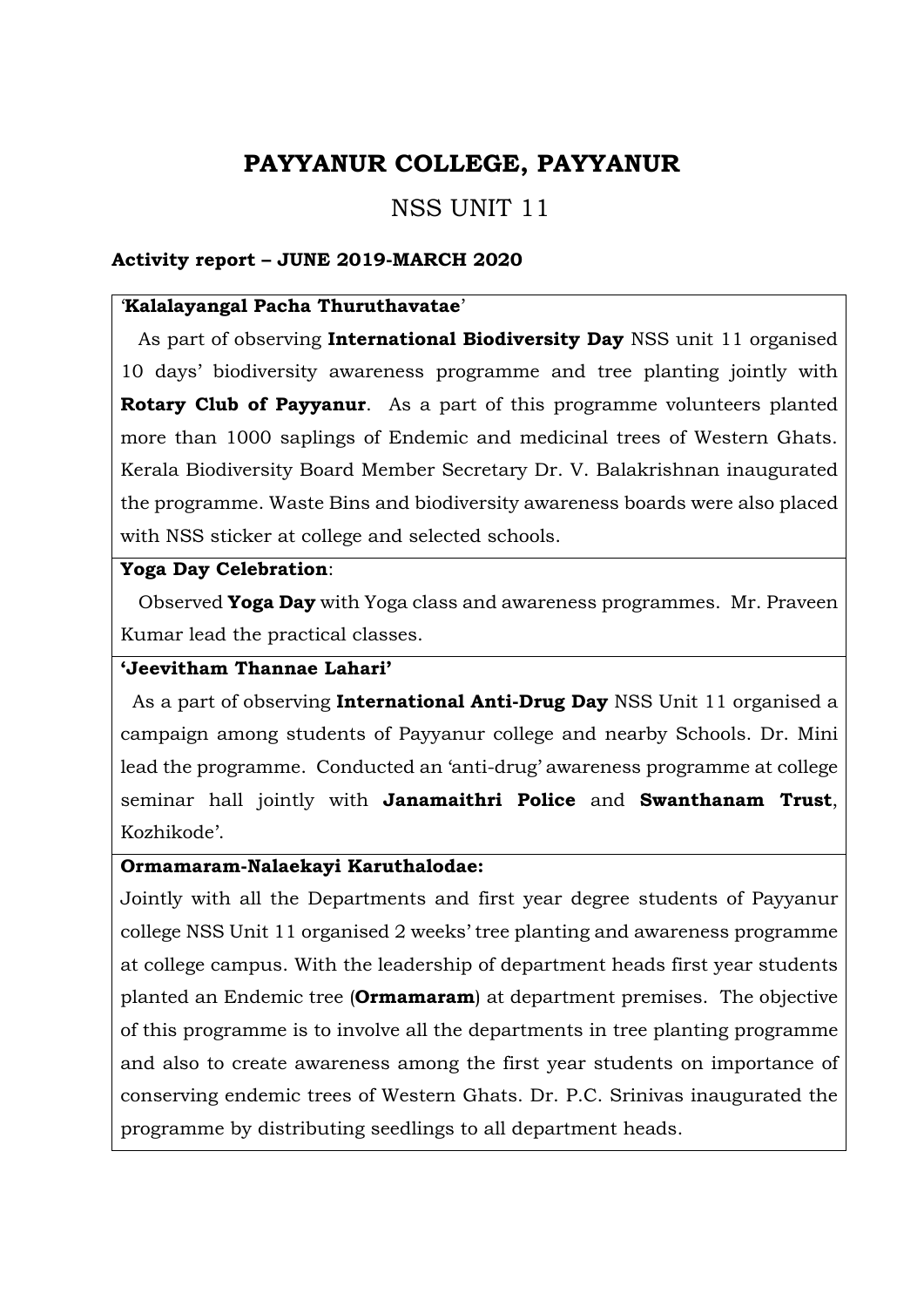# 'CHAKKA- Bhakshanam, Oushadham, Pradhirodham' Exhibition and One Day Training Programme-

Organised 'Chakamaholsam' and training programme for selected parents and students in preparing value added products from Jack fruit. As a part of this 2 days programme volunteers arranged an exhibition of wild edible greens and their cooked products. Kunchimangalam Grama Panchayath President inaugurated the programme.

'KAITHANGU'- Flood Relief Activities. Payyanur college act as a collection centre for flood relief activities. NSS volunteers collected 5 truckloads of groceries and sent to Sreekandapuram and tribal areas of Wayanad district.

#### 'SWANTHVANAM'

Collected 'Onakkodi' from the employees of Payyanur college and distributed to the old age home 'Sneha Vridha Sadan' at Thrikaripur .

#### 'ENIKKE ENTAE VIDHYARTHIGALODU PARAYANULLATHE'

As a part of observing Teachers Day volunteers organised a letter writing competition for teachers to their students. Sixteen teachers were written letter to their students and the letters were exhibited in the seminar hall. Dr. Muhammad Ahammed inaugurated the summing up function and prize distribution.

#### 'DHATHUGRAMAM- SKILL SHARING PROJECT'-

Initiated a skill sharing and learning programme at Central U.P. school, Keloth. Distributed school bags and study materials to the students of Ambedhkar colony, Keloth (Dhathugramam, NSS Unit 11). Payyanur Municipality Chairman inaugurated the programme.

#### NSS Day Celebration:

Celebrated NSS day with the students of Dhathugramam, Keloth. Conducted an awareness class on the topic "Aayurveda and Health" for parents. Dr. Kesavan Badarimana of Kesavatheeram Aayurveda Hospital delivered a talk.

## 'VAYAL ANNAMANU'- Climate march

NSS volunteers organised a Climate March to Thaloth Vayal to create awareness among public on issues of converting Kandagali Vayal for petroleum project.

#### 'Ghandhi Jayanthi'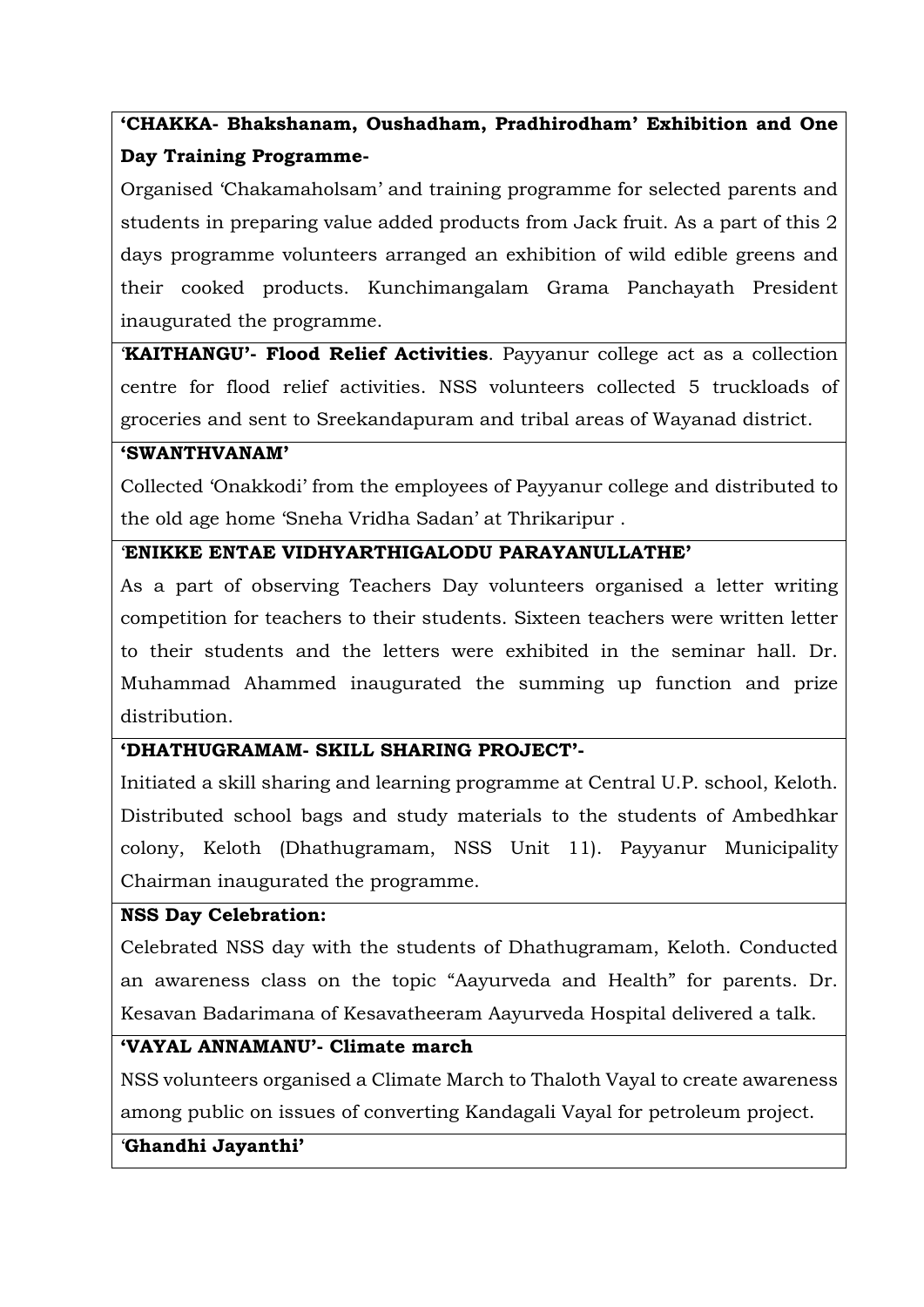Celebrated 'Ghandhi Jayandhi' with students of Dhathugramam. Organised a trip to 'Uliyathkadavu' and also a communication skill development programme for students of Central U.P. school.

'RYLA'- Leadership Training and Orientation for First Year NSS Volunteers. Jointly with Rotary Club of Payyanur organised 2 days residential camp and training for 51 first year NSS volunteers at Central UP School, Keloth.

## 'SNEHAPOORVAM'

NSS Volunteers involved in a survey in connection with Cancer detection project of Kunchimangalam Grama Panchayath. Conducted a cancer quiz at college seminar hall as a part of cancer awareness programme

# 'GHANDHAGASALA KOYTHULSAVAM'

(Organic scented rice cultivation is one of the regular activities of NSS Unit 11). Harvest Fest of traditional rice varieties of Ghandhagasala, Rakthasali and Njavara was organised at Thamarankulangara Vayal, Kunchimangalam. Panchayath President inaugurated the harvest fest.

## 'SNEHASPARSAM PROJECT' LN4 PROSTHETIC LIMB CAMP

Jointly with Rotary Club of Payyanur NSS volunteers involved in artificial limb giving project. Five hundred individuals from different parts of Kerala were the beneficiaries.

# SNEHASPARSAM PROJECT- JAIPUR LEG UK Camp.

Jointly with Rotary Club of Payyanur NSS volunteers involved in artificial leg giving project. Hundred individuals from different parts of Kerala were the beneficiaries.

#### 'URVARAM'- Plastic awareness programme.

As a part of Kannur university Uravaram programme NSS volunteers conducted a survey among families of Ambedkar Colony -Dhathugramam on usage and management of plastic.

# 'World HUMAN RIGHT DAY'

Observed world human right day with various programmes at College. Principal Dr. P.C. Srinivas inaugurated. Dr. K.M. Sudheesh lead the activities.

#### 'URVARAM-BEAT PLASTIC'